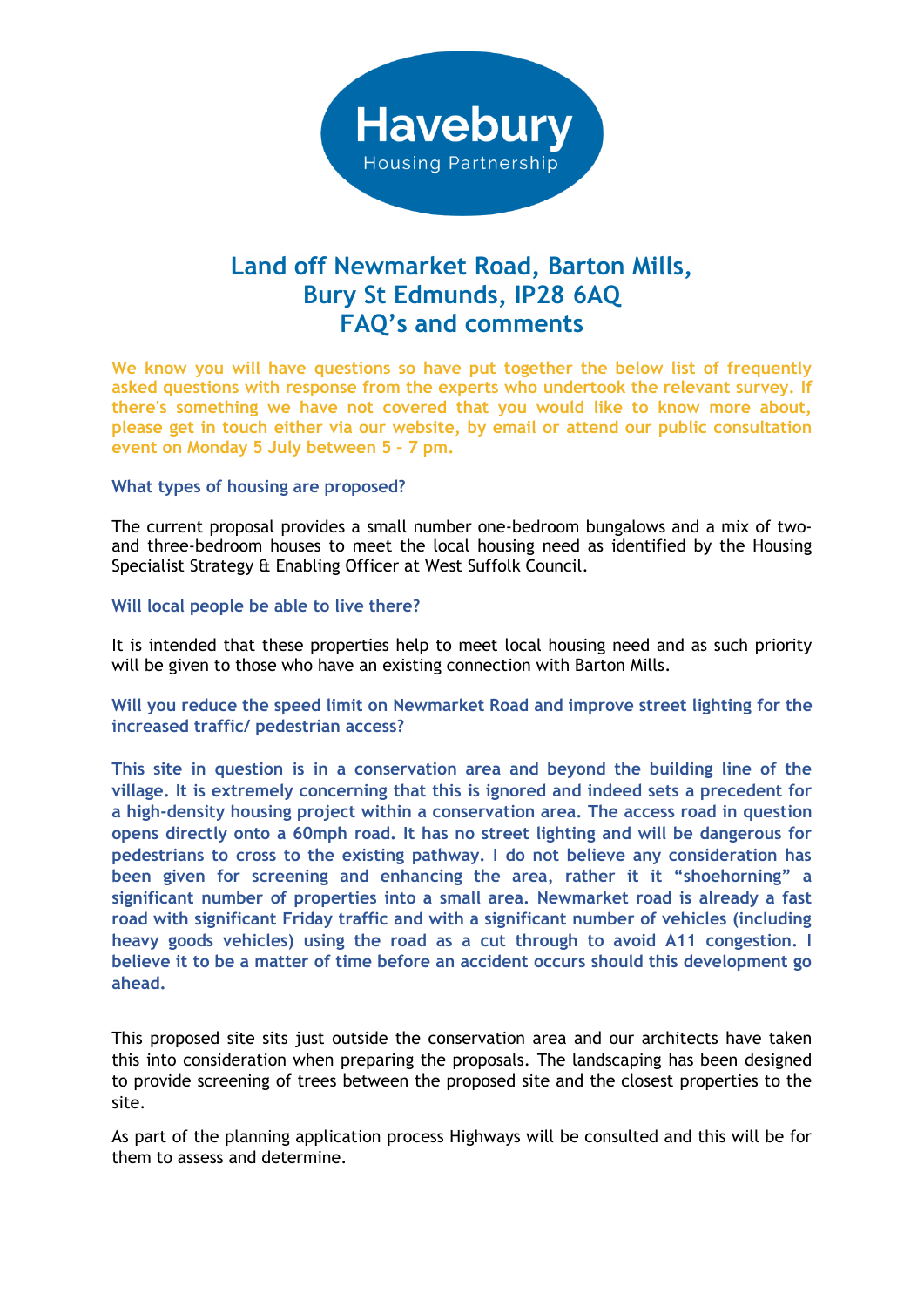**This proposal appears to be outside of the agreed settlement boundary for Barton Mills and not even adjacent to the boundary. Why would the Council agree to this? If permission is obtained, will this be the first phase of development of all the land in this location?**

**This site is outside of the natural envelope of the village of Barton Mills and is introducing urban-style development into the open buffer between the village and the A.11 Trunk Road. There is no over-riding need for this land to be brought forward at this time for the expansion of the village, especially when there is already land in public ownership (owned by the Suffolk County Council - i.e. the members of the public who pay Council Tax to the County Council) that is better related to the built area of the village between Church Land and Bell Lane. The start of development on the site that you are proposing has been fostered by the original land owner by donating it to the Parish Council with the probable intention of seeing this as a key to opening the remainder of that landowner's land for development - a substantial are of land that has been opposed for development in the past. The case for the release of the land that you are now proposing to develop as an "Exception Site" in the Local, District and County Plans has not been proven and any "Exception Site" should be on the village side of Newmarket Road - between Church Land and Bell Lane. In addition as the proposal relates to land that is in public ownership (i.e. the Barton Mills Parish Council) that Council must prove that it has exercised proper procedures in seeking to dispose of it in terms of advertising for tenders for its purchase and development and procuring Best Value in terms of either financial benefit to the community that the Parish Council purports to represent or in the type, numbers and quality of development that must benefit the local community. The Parish Council's advertisement in the Barton Miller seeking responses from readers as to people needing affordable accommodation in the village was a farce in that not only did it seek information on people with family connections looking to stay in or return to the village, but also did they know of any friends who would like to live here. As a former Town Planner I have had to deal with such applications in the past where likes as opposed to needs were not valid reasons to break from the established development boundaries and policies. This exercise has not been conducted in a manner that inspires confidence in the Parish Council and the proposed development.**

This planning permission is being submitted on the basis of it being a rural exception site. The National Planning Policy Framework defines rural exception sites as: Small sites used for affordable housing in perpetuity where sites would not normally be used for housing. Rural exception sites seek to address the needs of the local community by accommodating households who are either current residents or have an existing family or employment connection.

We have had discussions with both the Parish Council and Strategic Housing at the Local Authority who have both identified and confirmed a need for affordable housing within Barton Mills.

**Why do we need more housing here? Please give us the facts. There is lots of house building all over the area and it's changing the character of the district. Why do we need it please?**

This site is proposed as a rural exception site to provide much needed affordable housing. We have consulted with both the Parish Council and Strategic Housing at the Local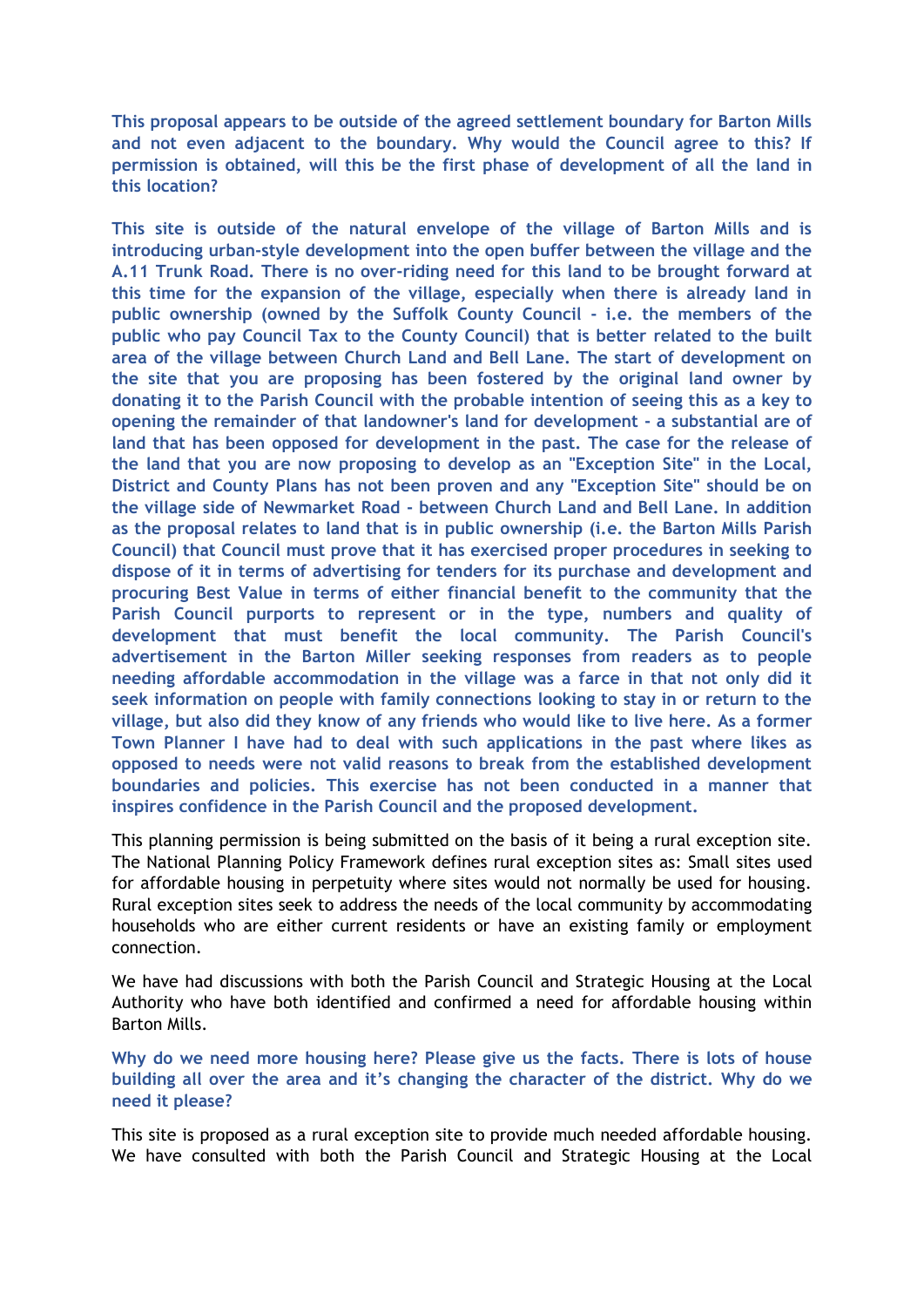Authority who are supportive of the proposition as there is an identified need for affordable housing within Barton Mills.

**I think these affordable houses are a great opportunity for some of the local young people & local residents to be able to get on the housing ladder, in a area where rent & house prices are both extremely high due to the American base's & pay is generally low, affordable housing is a requirement, but I do think there should be a clause that these houses can never be rented out for financial gain.**

It is great to hear you are supportive of the proposals. The proposed site is for a wholly affordable site containing properties for both rent and shared ownership.

**I have a few concerns.**

**1. The entrance/exit to the site is on Newmarket Road, near a bend. This is a 60mph road, so MUST be reduced to (preferably) 30mph if the proposed dwellings are built.**

**2. There is a LOT of noise (and pollution) which comes from the A11. It is not clear whether the land immediately behind the proposed development has been donated or is being retained by Mr.Warin. If it is available, could:**

**(A) A tall fence be built by the A11 (as has been done at Red Lodge) - preferably on a mound, and**

**(B) A copse or wood be planted on that parcel of land behind any such fence [I am aware that a villager, Mr. Kerridge, is prepared to pay for the planting of a wood right along the A11 perimeter of Mr. Warin's land].**

**3. The site will obviously impact on the resident at St.Piran's and her neighbour(s). The proposed site plan does show some trees between those residents and the new houses. I feel that these should be planted as mature specimens and that there should be a fence along that stretch too.**

As above Highways will be consulted as part of the planning process and any reduction in the speed limit would be for them to determine.

Our architects have taken the surrounding properties into consideration when designing the scheme and open space along with landscaping has been proposed between the site and the nearest properties. It is also proposed that plots 7-9 are bungalows which further reduces the impact on neighbouring properties.

**Here are some of the positive comments you had in support of the proposals.** 

I think it is a great addition to the village and I am side on to the development.

What a great idea! We'd certainly be interested in one of the 1-bedroom properties, as my 86-year-old father lives in Barton Mills. We were impressed with the early details, especially as the rooms will have good proportions. Thank you!

I currently live in Barton Mills renting in a small 2 bed bungalow. I would love new houses to be built and I would be very interested in the Shared Ownership of a 3 bedroom.

I do not have any issues with the new builds going on.

I live in Barton Mills, and I am very much in favour of this project giving local families the chance to buy an affordable home. It is exactly what our village community needs. There